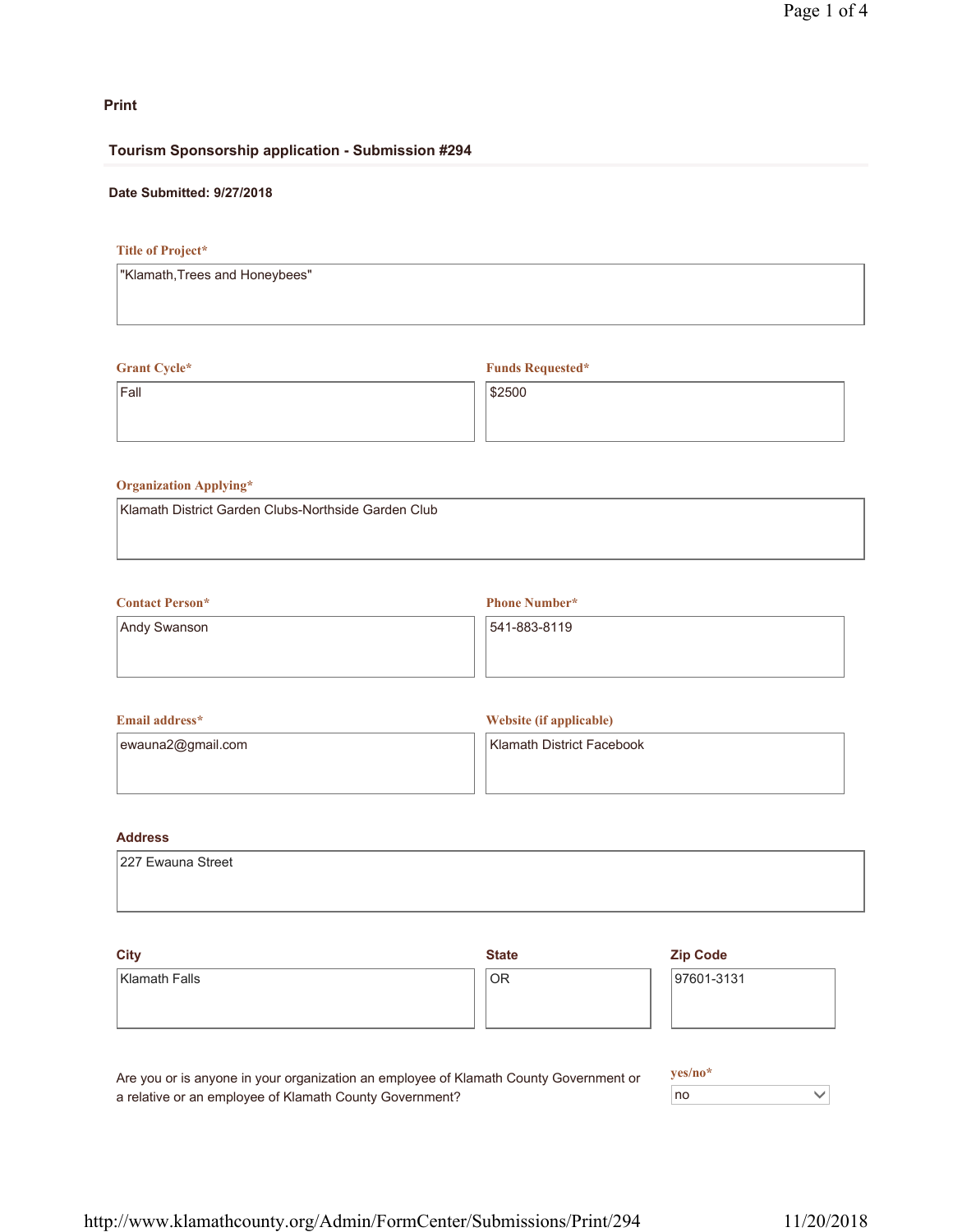| If yes, please enter name                                                                                                         | <b>Name</b> |         |  |
|-----------------------------------------------------------------------------------------------------------------------------------|-------------|---------|--|
|                                                                                                                                   |             |         |  |
|                                                                                                                                   |             |         |  |
|                                                                                                                                   |             |         |  |
|                                                                                                                                   |             | yes/no* |  |
| Are you or is anyone in your organization affiliated with or a relative of the Klamath County<br><b>Tourism Review Committee?</b> |             | no      |  |
|                                                                                                                                   |             |         |  |
| If yes, please enter name                                                                                                         | <b>Name</b> |         |  |
|                                                                                                                                   |             |         |  |

#### **Description of project including activities, date, time and location\***

Klamath District Garden Clubs are hosting the Oregon State Federation of Garden Clubs, INC. annual Convention at the Running Y Resort from June 9th through 13th, 2019. As hosts, we arrange the venue for business meetings and we organize tours, workshops, entertainment, meals and lodging. The tours include a tour of the Native Plant Garden at the Klamath County Museum, a visit to Barbara Headden's arboretum in Shieldcrest, and walking tours downtown and at the Running Y. Workshops include Nicole Sanchez, OSU Assistant Horticulture professor and Teun Klumpers, a Biologist, painter and poet who worked for the Interior Department in the Netherlands. Keynote speaker will be the National President of the Garden Clubs Gay Houston. Oregon Floral Judges Councils will provide large flower designs for education and enjoyment. We are in discussion with different local performers for our entertainment.rked for the Interior Department in the Netherlands. Keynote speaker will be the National President of the Garden Clubs Gay Houston. Oregon Floral Judges Councils will provide large flower designs for education and enjoyment. We are in discussion with different local performers for our entertainment.

#### **Goals\***

Oregon State Garden Club conventions regularly have 120 attendees, 80 from out of town and 40 locally, not including spouses or family. We will encourage attendees to come early and stay late by marketing Running Y's discounted room rates, the Arnold Palmer golf course, downtown shopping, and the beauty of our area. We will be able to track attendance through convention registration and Lodge registration.

How many out of county visitors do you expect to attract? How will you track the number of out of county visitors versus the number of locals?

#### **Team\***

Judi Blank, Convention Chair, Retired Medical Director of Telemetry, Critical Care and Medical at Skylakes Medical Center. Wanda Baker Vice-chair, President of Northside Garden Club and Retired Teacher. Andy Swanson, Treasurer. Served on Klamath County Budget Committee. Tanja Swanson, Advisor. Member Downtown Association & 23 years in Garden Clubs, Jaye Solowan-Weiss, Advisor. Retired Forest Service & 11 years in Garden Clubs. Vickie Liskey, District Treasurer. Owner Liskey Farms & member of Potato Festival organization.

Describe your organization/project management team. How are these individuals qualified to lead this project?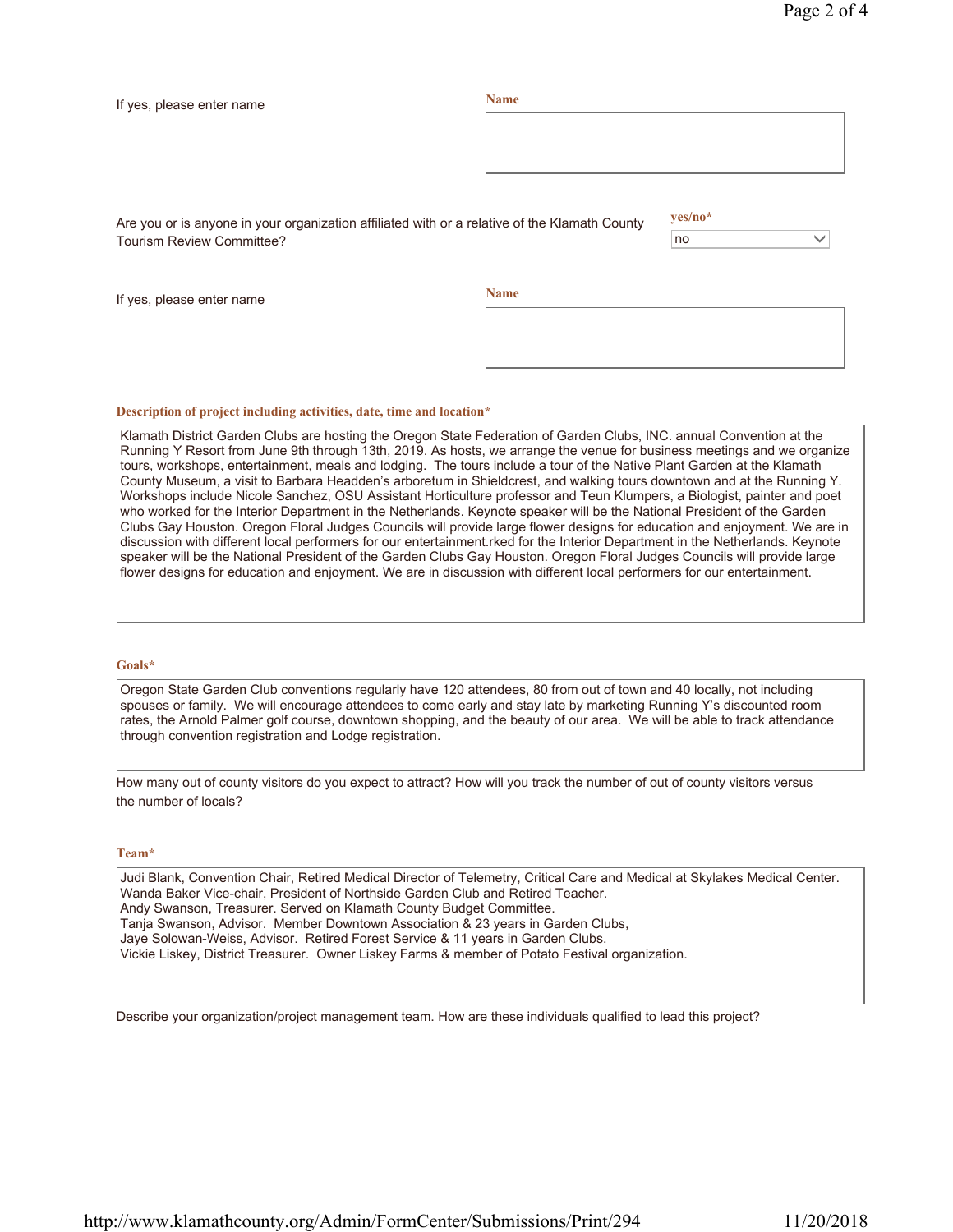#### **Experience\***

 In 2010 we successfully organized the Oregon State Federation of Garden Clubs convention in Klamath Falls. Officers of the Klamath District's Garden Clubs understanding of convention programs and formats are developed by regular attendance at annual State conventions. Their attendance is subsidized by District Garden Clubs. The District Garden Club and individual Clubs regularly hold meetings that include speakers at various venues.

Describe your team's experience in operating past or similar projects

#### **County credit\***

Every attendee will receive a Convention Program booklet that will give credit to the Klamath County Tourism grant. Also, credit will be given through local press releases and statewide through the "Mahonia", the Oregon State Federation of Garden Clubs on-line newsletter with a "circulation" of 2,500.

How will you give credit to Klamath County for it's support in your event or project?

#### **Timeline\***

The 2019 Convention was announced during the 2018 Oregon State Federation of Garden Clubs Convention. At each District Meeting Fall and Spring and at the State Board Meetings Fall and Spring we are promoting the Convention. Regular updates will appear in local, state and regional (Washington, Arizona, California, Oregon, Nevada, Idaho, and Alaska) Garden Club websites and Facebooks. The online newsletter "Mahonia" with the Tourism grant award announcement will go out four times before the convention: November, December 2018 and February and May 2019. The registration notice will go out in early March with a deadline in mid-April.

Provide a timeline of your marketing efforts leading up to the event or project including out of county marketing.

#### **Target Market\***

Attendees and guests are gardening enthusiasts, such as floral designers, landscape designers, amateur horticulturists, and outdoor hobbyists of all ages. Most attendees at conventions are retirees.

Describe your target market/audience

#### **Measurability\***

Our quantitative measure for the Convention will be convention registration and Hotel Rate code. Our qualitative measure will be a convention survey by the attendees.

How will you measure attendance in drawing out of county visitors to the project? Examples: Hotel Rate code, Ticket Sales, Trail Counts (be specific).

#### **Sponsors\***

Running Y Resort contribution is \$500 "in kind" towards electronics & Saturday Market free venue for setting up a mini market. Northside Garden Club will contribute \$555. Klamath District Garden Clubs will contribute \$1,000.

List your potential sponsors and partners and how they contribute to the event or project.